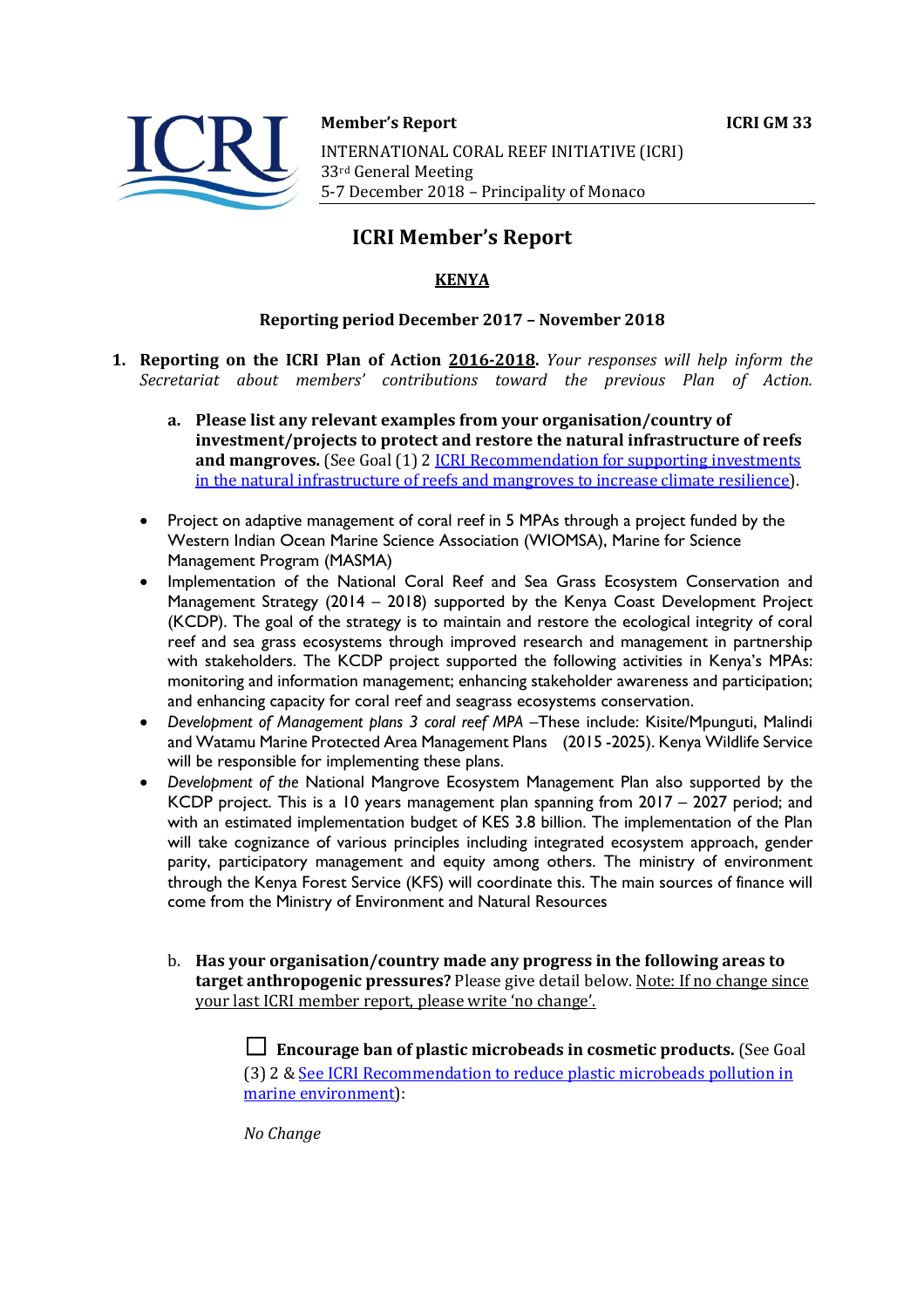$\Box$  Improve regulation and enforcement to reduce direct anthropogenic damage due to dredging and physical alteration of reef structures. (See Goal (3) 3 & ICRI Recommendation to reduce damage due to dredging and dumping on coral reefs):

*No change*

## $\boxtimes$  Deployment of mooring devices limiting the mechanical destruction **of coral reefs and seagrasses.** (See Goal (3) 4).

- Kenya Wildlife Service maintains 65 mooring devices in 5 MPAs in coral reef and seagrass areas
- 37 rangers have been trained in installation and maintenance of mooring devices
- c. **Did your organisation/country celebrate International Year of the Reef?** Please give details below. (See Goal  $(5)$  1 & ICRI Recommendation designating 2018 as the third International Year of the Reef):
	- Kenya Wildlife Service held school events: Interactive sessions in 18 local schools to inspire and increase awareness on the importance of coral reefs.
	- CORDIO organized coral reef educational documentaries Chasing coral and Blue in Focus screenings in Mombasa and Nairobi.
	- KWS rangers conducted activities focusing on a long term coral reef monitoring programme in 4 MPAs to track recovery of reefs
- 2. Contribution to the ICRI Plan of Action 2018-2020 and upcoming ICRI general **meetings.** *Your responses to the following questions will assist the Secretariat in assessing contributions towards the major themes of the draft ICRI Plan of Action 2018-2020.*

### **Theme 1 - Promote effective and adaptable solutions to improve the protection of coral reefs**

- a. Which of the below topics do you consider to be the three top challenges that **your organisation faces in managing coral reefs?** Please select from the options below:
	- $\boxtimes$  Climate change impacts
	- $\Box$  Inadequate planning, zoning and management
	- $\boxtimes$  Unsustainable resource extraction
	- $\Box$  Tourism and recreation
	- $\Box$  Shipping
	- $\Box$  Coastal development
	- $\Box$  Dredging
	- $\boxtimes$  Illegal and destructive fishing
	- $\Box$  Fish and coral trade
	- $\Box$  Marine debris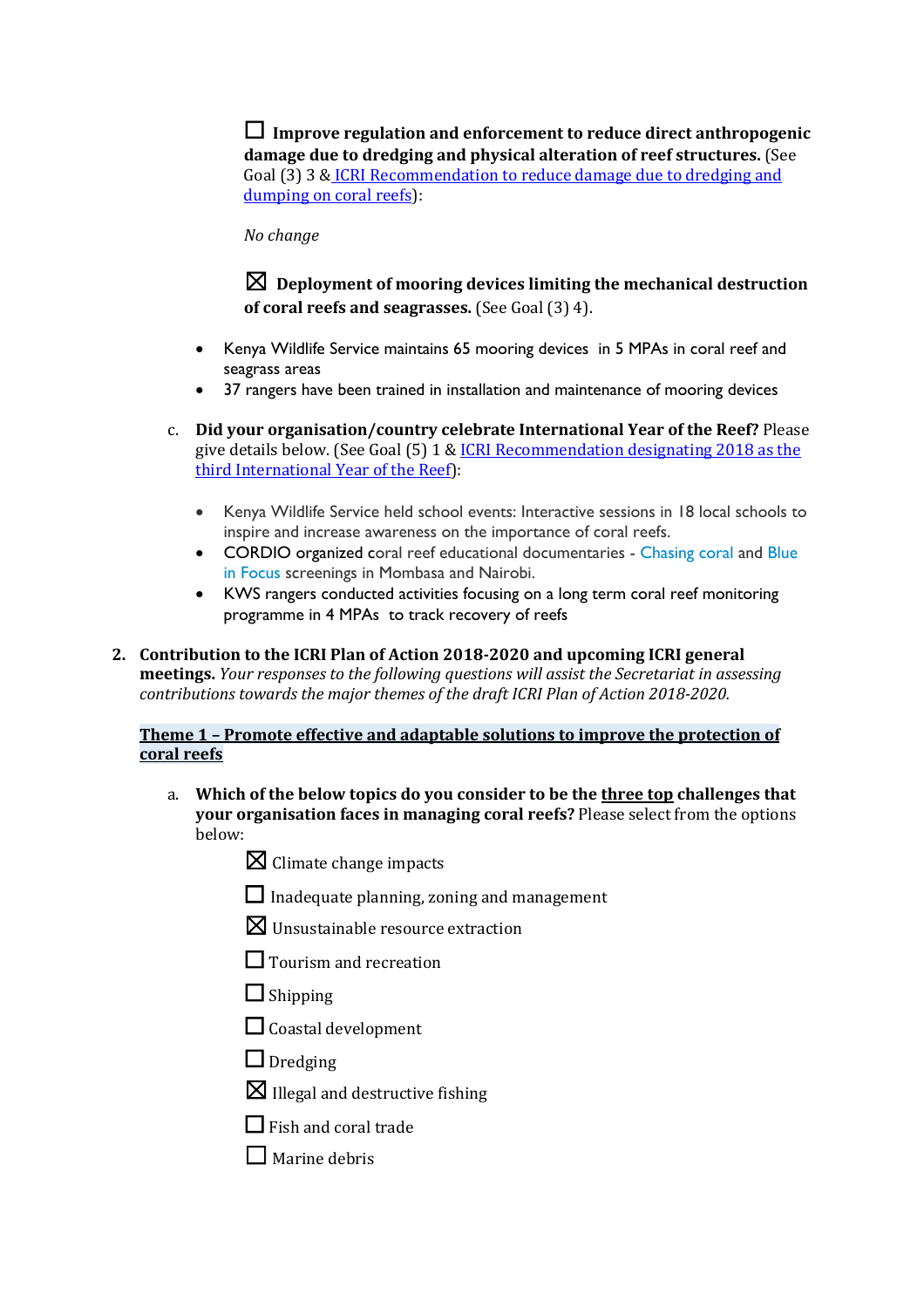| $\Box$ Other. Please specify: |  |
|-------------------------------|--|
|-------------------------------|--|

b. Please list any examples of innovative management practices that your **organisation/country is involved in, such as use of VMS, drones & ecological mooring devices.** Include their limits, conditions of implementation, financing and an assessment of their results and links for more information if possible.

#### *No change*

c. Please list any examples of innovative funding for management that your **organisation/country is involved in.** Include their limits, conditions of implementation, financing and an assessment of their results and links for more information if possible.

The concepts of carbon trading is being applied to restore mangrove forests in Kenya. The first community-based carbon credit project for mangrove forest conservation has been established in the Gazi Bay, Kenya's South Coast. The project called "Mikoko Pamoja" ('mangroves together'), demonstrates how to implement community based carbon credit trading schemes and channel funds back to local villages, whilst meeting the expectations of the international carbon market. Since its inception in 2014, Mikoko Pamoja Community Based Organisation has been able to ensure conservation of 117 ha of mangroves in the Gazi Bay.

d. Please list any examples of leading practices, techniques and strategies for **building reef resilience that your organisation/country is involved in.** Include their limits, conditions of implementation, financing and an assessment of their results and links for more information if possible.

Kenya is addressing unsustainable fishing and improving reef resilience through Locally Managed Marine Areas (LMMAs). LMMAs are fisheries management systems that mutually benefit communities and coral reefs, and ensures that both are more resilient to environmental change. Several LMMAs have been established in Kenya by coastal fishing communities as tools for protecting coral reefs and related resources while increasing the social and ecological benefits. By 2016 a total of 42 LMMAs have been documented each being at different stages of establishment. (Proposed, Consulting; Planning; Operational) (McClanahan 2016). The design of LMMAS includes both No-take areas and areas of specific use and commonly known as "Tengefus" in Kenya. Improving management of Kenya's LMMAs has reduced fishing pressure, curbs destruction of reef habitat.

Kenya Wildlife Service (KWS) has developed adaptive MPA management practices that measure, interpret and respond to socio-ecological feedback. The adaptive management model was introduced in 2013 and has since been useful in testing, learning and modifying management actions as a way of coping with change and uncertainty in MPA systems. The adaptive management model applied by KWS provides information, understanding and learning for management decision-making.

e. Please list any examples of leading practice reef restoration mechanisms that **your organisation/country is involved in.** Include their limits, conditions of implementation, financing and an assessment of their results and links for more information if possible.

Scientists from Kenya Marine and Fisheries Research Institute and the Kenya Wildlife Service have been conducted trainings for local fisher groups on reef restoration. Pilot restoration activities have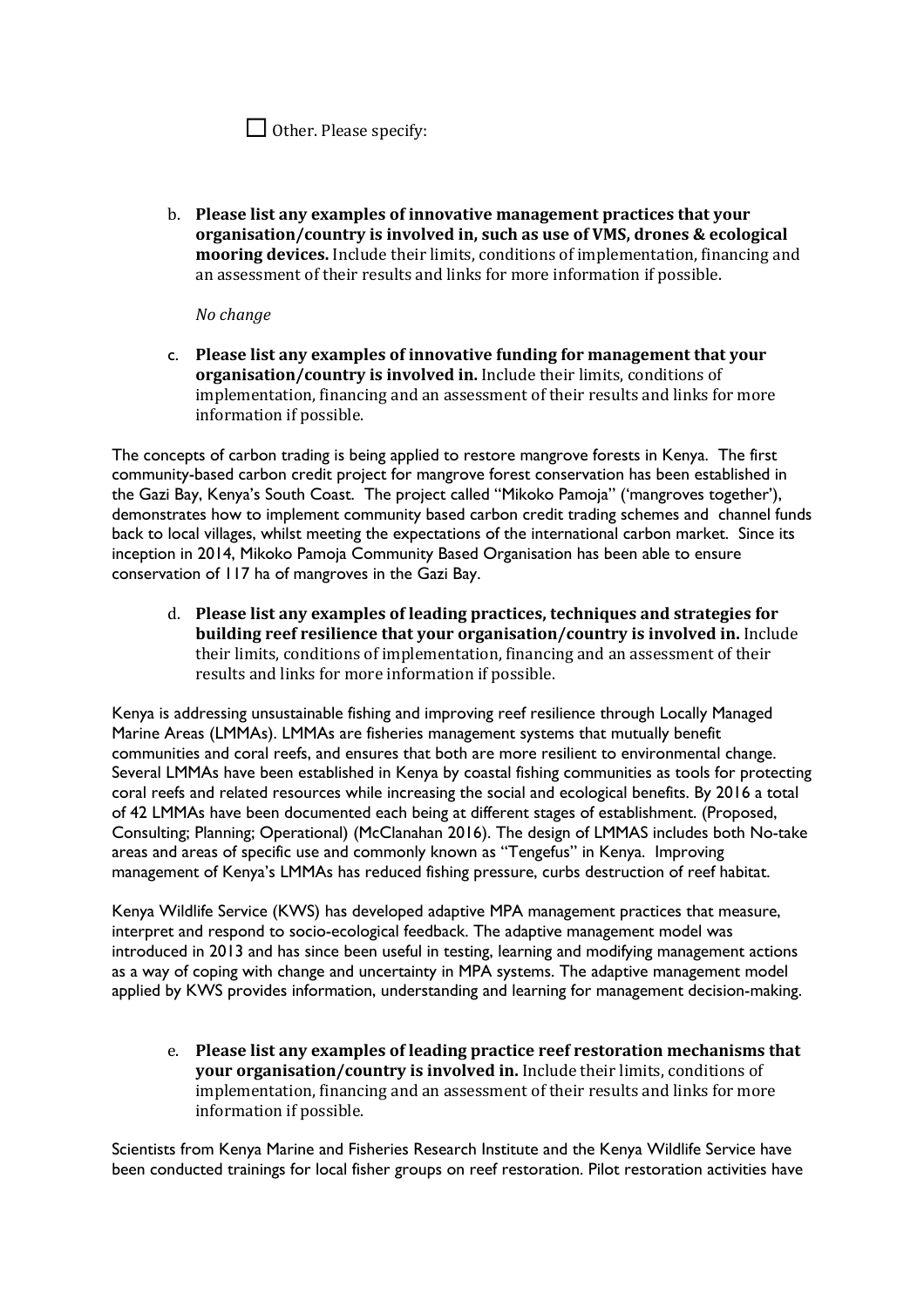started in Wasini in Kwale County of Kenya. Reef Restoration concepts and guidelines shave also been developed. These guidelines contain simple advice on coral reef restoration for MPA managers, community fisher groups and others who may be involved in community-based reef restoration efforts.

#### **Theme 3 - Support communities reliant on coral reefs**

**f.** Is sustainable tourism development a significant challenge for your **organisation?** If so please include detail below of the kinds of challenges faced and your strategies to deal with them.

Marine recreational tourism is one of the threats to Kenya's coral reef but, also an important source of revenue for coral reef conservation. Poorly managed coastal tourism development (e.g. beach hotel) puts stress on coral reefs through direct damage from land reclamation, and sand mining for construction as well as through less direct pressures such as runoff from construction sites, hotel waste water and removal of coastal habitat (e.g. mangroves). Kenya has taken small but important steps to reduce the impact of tourism development of coral reefs: for example regulations have been put in place in MPAs for tourist not to pick corals for souvenirs; and for coastal hotels to stop dumping graywater – wastewater which contributes to sedimentation and contaminating coral reef ecosystems – into the ocean.

#### **g. Is your organisation involved in activities to raise awareness and encourage**  action to support communities reliant on coral reefs? Please include details below.

A number of organizations (both government and NGOs) are involved in raising awareness and encouraging action to support communities reliant on coral reefs. Some key actions include:

- Working with local communities to manage local fisheries by reviving traditional fishing closures called "*tengefu*" within fishing grounds over which local communities have legitimate, hereditary claims (https://measures.wcs.org/Metric-Details/m/2)
- Promoting conservation and protection of the marine environment and improving income of the local fishing communities (http://comred.or.ke/capacity-building/)
- Development of legislative guidelines for LMMAs, a Training toolkit for LMMA management and a community coral reef monitoring manual that provides practical methods for coastal communities to assess the condition and their coral reefs and hence the effectiveness of their LMMA
- Strengthening management effectiveness of locally managed marine areas (LMMAs) and MPAs in Kenya (https://www.crc.uri.edu/projects\_page/strengthening-east-african-marineprotected-areas/)

### **Theme 4 - Help to reduce anthropogenic threats to coral reefs, particularly those that occur at a global or regional scale**

- **h.** What activities is your organisation involved in to elevate awareness of the global nature of the threat of climate change to coral reefs? Please include details below
- **i.** Has your organisation made any progress in dealing with destructive fishing **and trade?** Please include details below.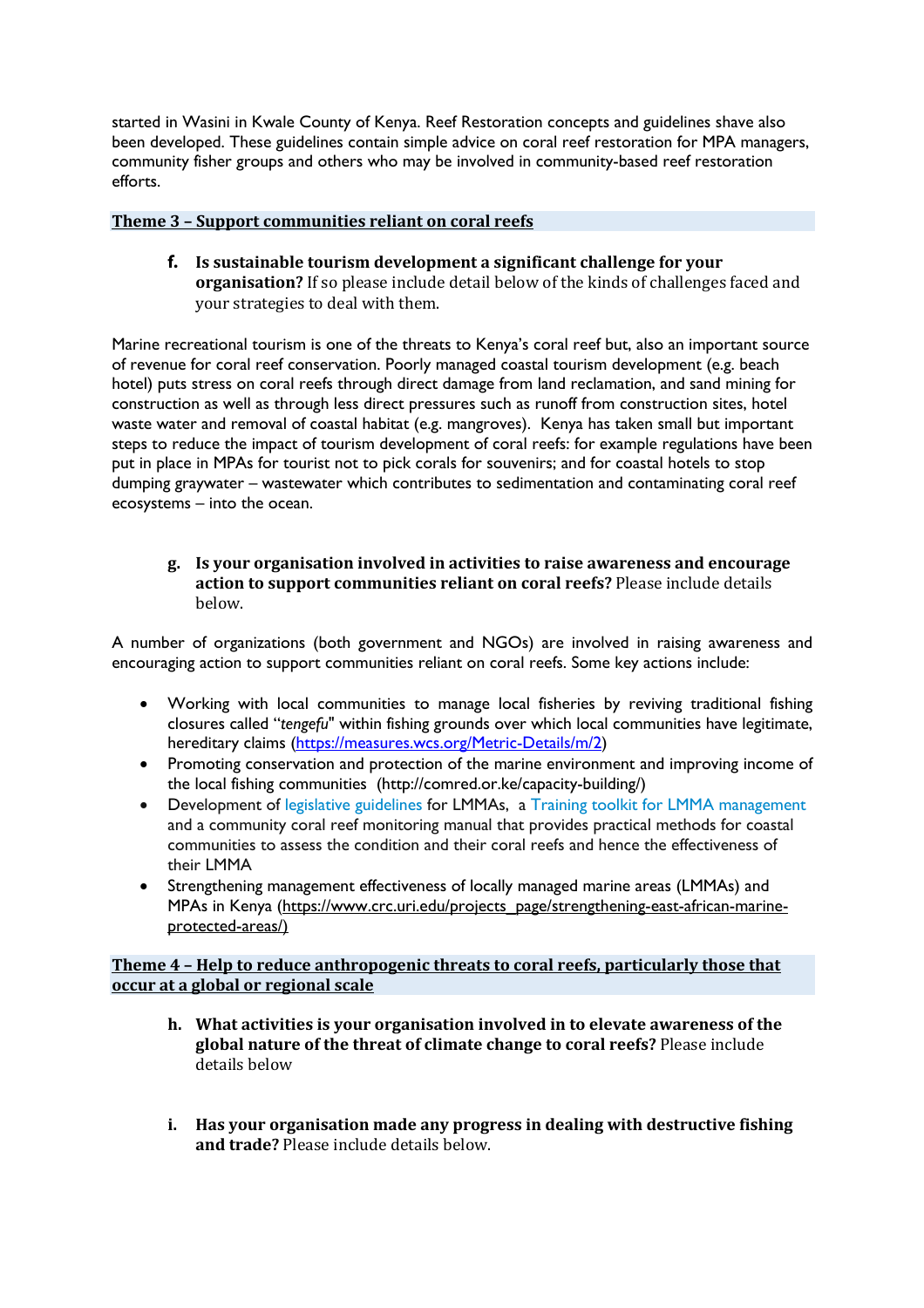#### i. Has your organisation made any progress in dealing with marine debris? Please include details below.

The Kenyan government banned "the use, manufacture and importation of all plastic bags used for commercial and house hold packaging" in February 2017. Different organizations both government (Kenya Wildlife Service and Kenya Marine and Fisheries Research Institute) and Non-governmental organizations (Watamu Marine Association) are working on marine debris projects aimed at understanding the sources and effects of marine litter, the effects of policies and other actions and enhancing public awareness on marine litter pollution on the coastal areas.

- **3.** Would you like to report on your activities during the ICRI GM? Please give details below.
	- **N**

Y / N

4. International events. Please list any upcoming international events relevant to ICRI which someone from your organisation plans to attend in 2018-2019.

 $\boxtimes$  ICRI GM, Monaco, 5-7 Dec 2018

☒Conference of the Parties to the United Nations Framework Convention on Climate Change, 3-14 Dec 2018

**□** Reef Futures 2018: A Coral Restoration and Intervention-Science Symposium, Florida, 10-14 Dec 2018

□ Global World Heritage Marine Managers meeting, Alaska, US, 26-31 May 2019

Other: 

- **5.** Publications. Please list relevant publications and reports you have released during this reporting period.
- Chirico, A.A.D., McClanahan, T.R. & Eklöf, J.S., 2017. Community- and government-managed marine protected areas increase fish size, biomass and potential value. *PLoS ONE*.
- Graham, N.A.J. et al., 2017. Human Disruption of Coral Reef Trophic Structure. *Current Biology*.
- Kawaka, J.A. et al., 2017. Developing locally managed marine areas: Lessons learnt from Kenya. *Ocean and Coastal Management*, 135, pp.1–10.
- Mayorga-Adame, C.G., Batchelder, H.P. & Spitz, Y.H., 2017. Modeling Larval Connectivity of Coral Reef Organisms in the Kenya-Tanzania Region. *Frontiers in Marine Science*.
- McClanahan, T.R., 2018. Community biomass and life history benchmarks for coral reef fisheries. *Fish and Fisheries*.
- McClanahan, T.R., 2019. Coral reef fish community life history traits as potential global indicators of ecological and fisheries status. *Ecological Indicators*.
- McClanahan, T.R. & Abunge, C., 2017. Fish trader's gender and niches in a declining coral reef fishery: implications for sustainability. *Ecosystem Health and Sustainability*.